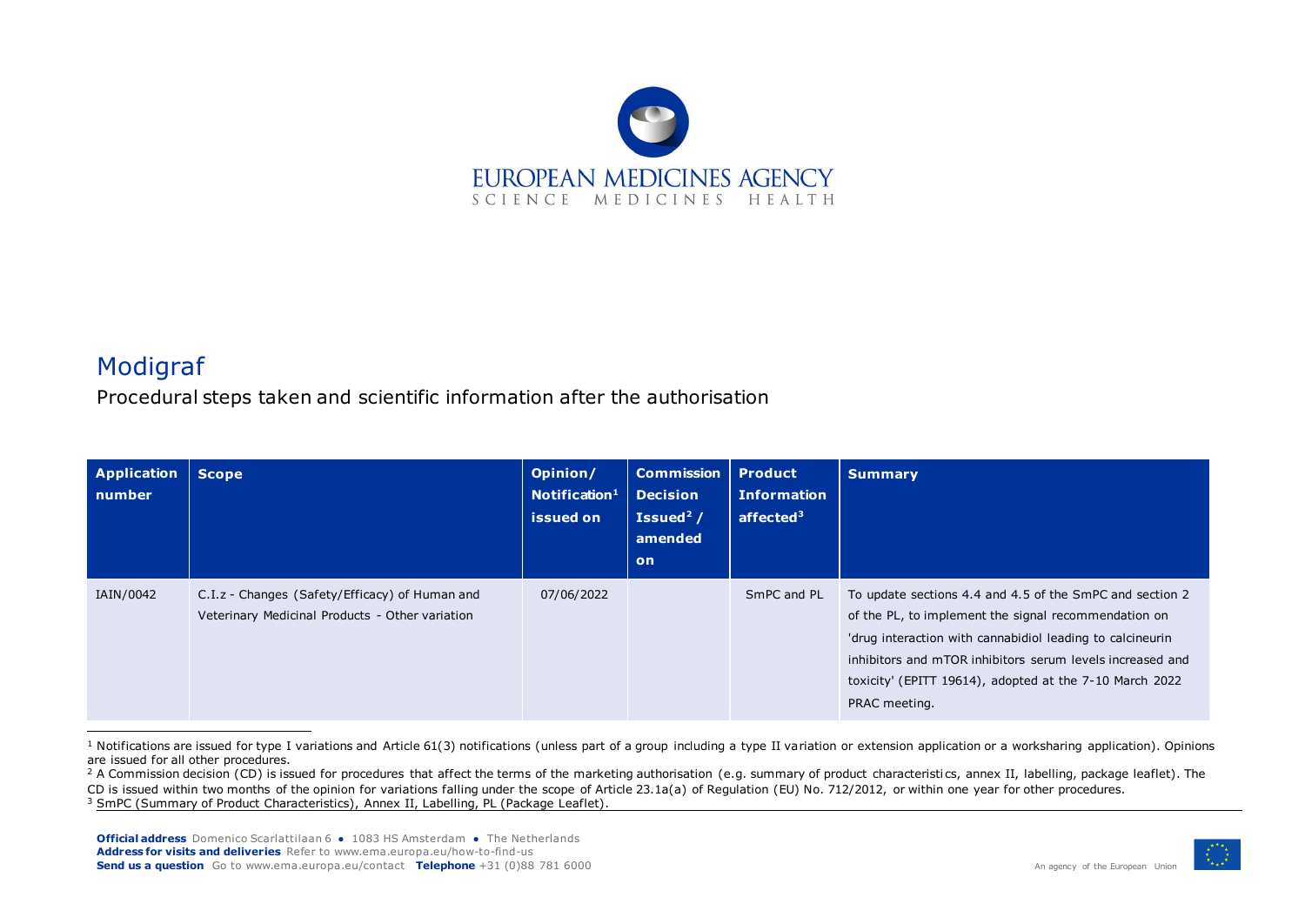| IA/0041/G             | This was an application for a group of variations.                                                                                                                                                                                                                                                                                                                                                                                                                    | 17/05/2022 | n/a        |                    |                                                                                                                                                 |
|-----------------------|-----------------------------------------------------------------------------------------------------------------------------------------------------------------------------------------------------------------------------------------------------------------------------------------------------------------------------------------------------------------------------------------------------------------------------------------------------------------------|------------|------------|--------------------|-------------------------------------------------------------------------------------------------------------------------------------------------|
|                       | A.5.b - Administrative change - Change in the name<br>and/or address of a manufacturer/importer of the<br>finished product, including quality control sites<br>(excluding manufacturer for batch release)<br>A.4 - Administrative change - Change in the name<br>and/or address of a manufacturer or an ASMF holder<br>or supplier of the AS, starting material, reagent or<br>intermediate used in the manufacture of the AS or<br>manufacturer of a novel excipient |            |            |                    |                                                                                                                                                 |
| IA/0040               | B.II.b.2.a - Change to importer, batch release<br>arrangements and quality control testing of the FP -<br>Replacement/addition of a site where batch<br>control/testing takes place                                                                                                                                                                                                                                                                                   | 19/04/2022 | n/a        |                    |                                                                                                                                                 |
| PSUSA/2839/<br>202103 | Periodic Safety Update EU Single assessment -<br>tacrolimus (systemic formulations)                                                                                                                                                                                                                                                                                                                                                                                   | 16/12/2021 | 16/02/2022 | SmPC and PL        | Refer to Scientific conclusions and grounds recommending<br>the variation to terms of the Marketing Authorisation(s)' for<br>PSUSA/2839/202103. |
| IAIN/0038             | A.5.a - Administrative change - Change in the name<br>and/or address of a manufacturer/importer<br>responsible for batch release                                                                                                                                                                                                                                                                                                                                      | 13/12/2021 | 16/02/2022 | Annex II and<br>PL |                                                                                                                                                 |
| WS/1874/G             | This was an application for a group of variations<br>following a worksharing procedure according to<br>Article 20 of Commission Regulation (EC) No<br>1234/2008.                                                                                                                                                                                                                                                                                                      | 14/10/2021 | 16/02/2022 | SmPC and PL        |                                                                                                                                                 |
|                       | C.I.z - Changes (Safety/Efficacy) of Human and<br>Veterinary Medicinal Products - Other variation                                                                                                                                                                                                                                                                                                                                                                     |            |            |                    |                                                                                                                                                 |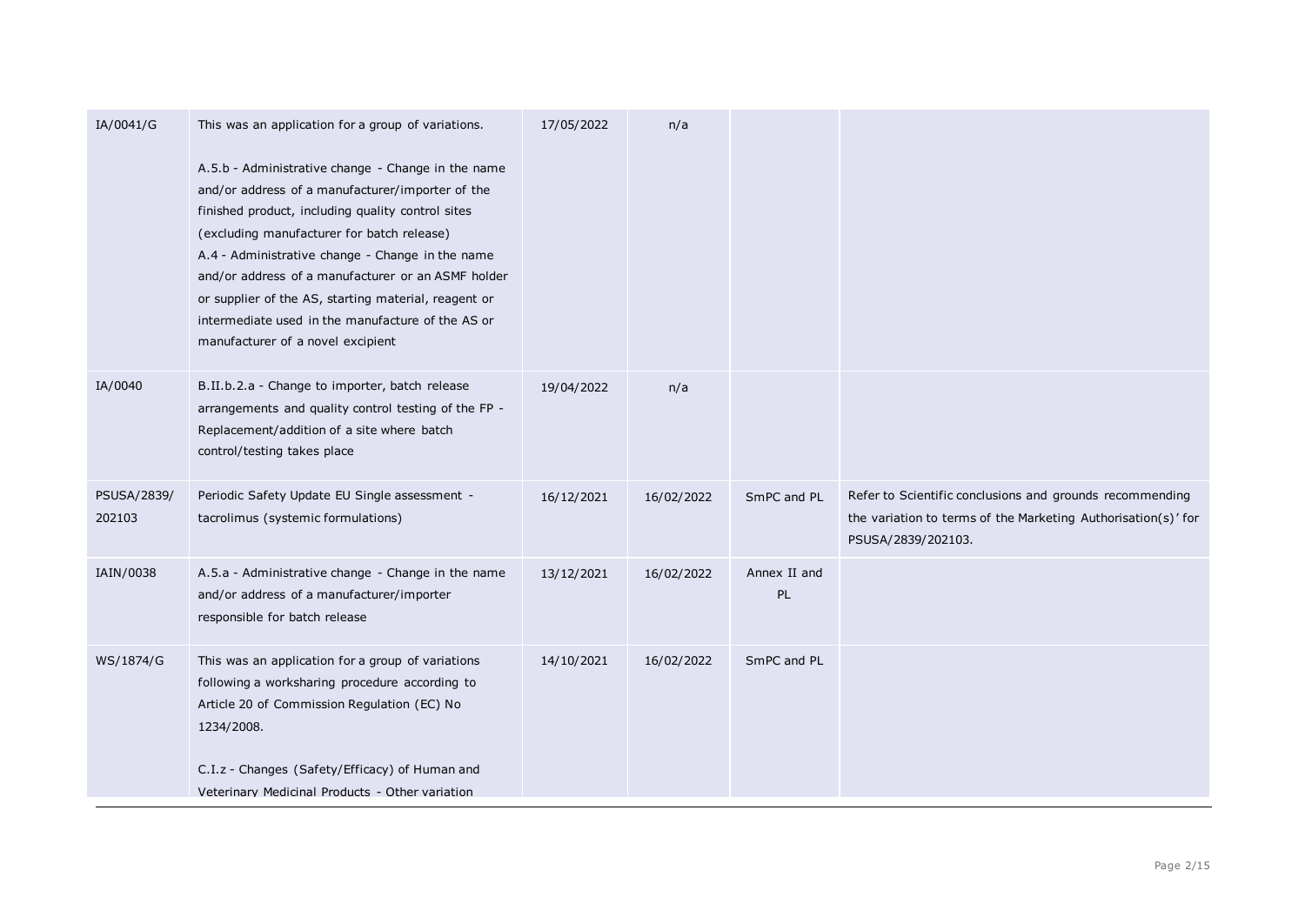|           | C.I.4 - Change(s) in the SPC, Labelling or PL due to<br>new quality, preclinical, clinical or pharmacovigilance<br>data                                                                                                                                                                                                                                                                                                                                                                                                  |            |            |                        |                                                                                                           |
|-----------|--------------------------------------------------------------------------------------------------------------------------------------------------------------------------------------------------------------------------------------------------------------------------------------------------------------------------------------------------------------------------------------------------------------------------------------------------------------------------------------------------------------------------|------------|------------|------------------------|-----------------------------------------------------------------------------------------------------------|
| WS/1805   | This was an application for a variation following a<br>worksharing procedure according to Article 20 of<br>Commission Regulation (EC) No 1234/2008.<br>C.I.11.b - Introduction of, or change(s) to, the<br>obligations and conditions of a marketing<br>authorisation, including the RMP - Implementation of<br>change(s) which require to be further substantiated<br>by new additional data to be submitted by the MAH<br>where significant assessment is required                                                     | 11/02/2021 | n/a        |                        |                                                                                                           |
| WS/1703/G | This was an application for a group of variations<br>following a worksharing procedure according to<br>Article 20 of Commission Regulation (EC) No<br>1234/2008.<br>B.I.a.2.e - Changes in the manufacturing process of<br>the AS - Minor change to the restricted part of an<br><b>ASMF</b><br>B.I.b.2.e - Change in test procedure for AS or<br>starting material/reagent/intermediate - Other<br>changes to a test procedure (including replacement<br>or addition) for the AS or a starting<br>material/intermediate | 19/03/2020 | n/a        |                        |                                                                                                           |
| WS/1511/G | This was an application for a group of variations<br>following a worksharing procedure according to                                                                                                                                                                                                                                                                                                                                                                                                                      | 19/09/2019 | 28/02/2020 | SmPC,<br>Labelling and | Increased exposure to tacrolimus has been reported<br>following concomitant use with the CYP3A4 inhibitor |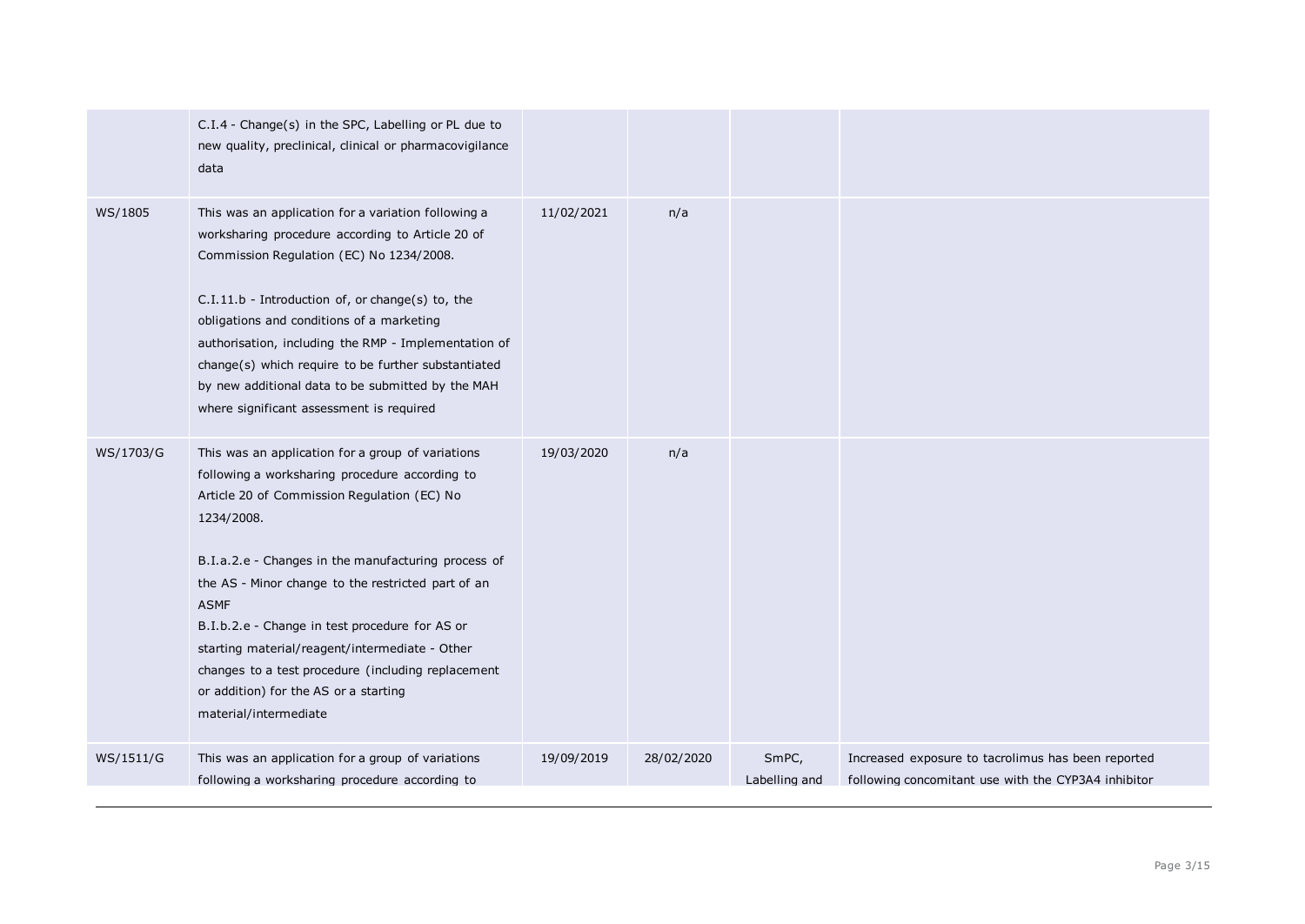| IB/0033   | Article 20 of Commission Regulation (EC) No<br>1234/2008.<br>Update of sections 4.5 and 4.8 of the SmPC to add<br>the drug-drug interaction with letermovir and to add<br>the adverse reaction febrile neutropenia with<br>frequency unknown, based on the cumulative review<br>of the MAH safety database.<br>The Package Leaflet is updated accordingly. In<br>addition, the Worksharing applicant (WSA) took the<br>opportunity to implement the wording from the EC<br>guideline on 'Excipients in the labelling and package<br>leaflet of medicinal products for human use' in the<br>PI, to update the Maltese local representative in the<br>PL and to implement minor editorial changes<br>throughout the PI.<br>C.I.4 - Change(s) in the SPC, Labelling or PL due to<br>new quality, preclinical, clinical or pharmacovigilance<br>data<br>C.I.4 - Change(s) in the SPC, Labelling or PL due to<br>new quality, preclinical, clinical or pharmacovigilance<br>data<br>B.II.d.2.d - Change in test procedure for the finished | 20/08/2019 | n/a        | PL          | letermovir, a CMV anti-infective agent. Knowing that<br>immunosuppressed patients may be at risk of CMV and the<br>narrow therapeutic index for tacrolimus, the interaction<br>with letermovir is added.<br>The adverse reaction 'febrile neutropenia' is added at<br>unknown frequency based on the possible contribution of<br>tacrolimus to the development of febrile neutropenia in<br>post-marketing cases. |
|-----------|---------------------------------------------------------------------------------------------------------------------------------------------------------------------------------------------------------------------------------------------------------------------------------------------------------------------------------------------------------------------------------------------------------------------------------------------------------------------------------------------------------------------------------------------------------------------------------------------------------------------------------------------------------------------------------------------------------------------------------------------------------------------------------------------------------------------------------------------------------------------------------------------------------------------------------------------------------------------------------------------------------------------------------------|------------|------------|-------------|-------------------------------------------------------------------------------------------------------------------------------------------------------------------------------------------------------------------------------------------------------------------------------------------------------------------------------------------------------------------------------------------------------------------|
|           | product - Other changes to a test procedure<br>(including replacement or addition)                                                                                                                                                                                                                                                                                                                                                                                                                                                                                                                                                                                                                                                                                                                                                                                                                                                                                                                                                    |            |            |             |                                                                                                                                                                                                                                                                                                                                                                                                                   |
| IAIN/0032 | C.I.z - Changes (Safety/Efficacy) of Human and<br>Veterinary Medicinal Products - Other variation                                                                                                                                                                                                                                                                                                                                                                                                                                                                                                                                                                                                                                                                                                                                                                                                                                                                                                                                     | 12/03/2019 | 28/02/2020 | SmPC and PL |                                                                                                                                                                                                                                                                                                                                                                                                                   |
|           |                                                                                                                                                                                                                                                                                                                                                                                                                                                                                                                                                                                                                                                                                                                                                                                                                                                                                                                                                                                                                                       |            |            |             |                                                                                                                                                                                                                                                                                                                                                                                                                   |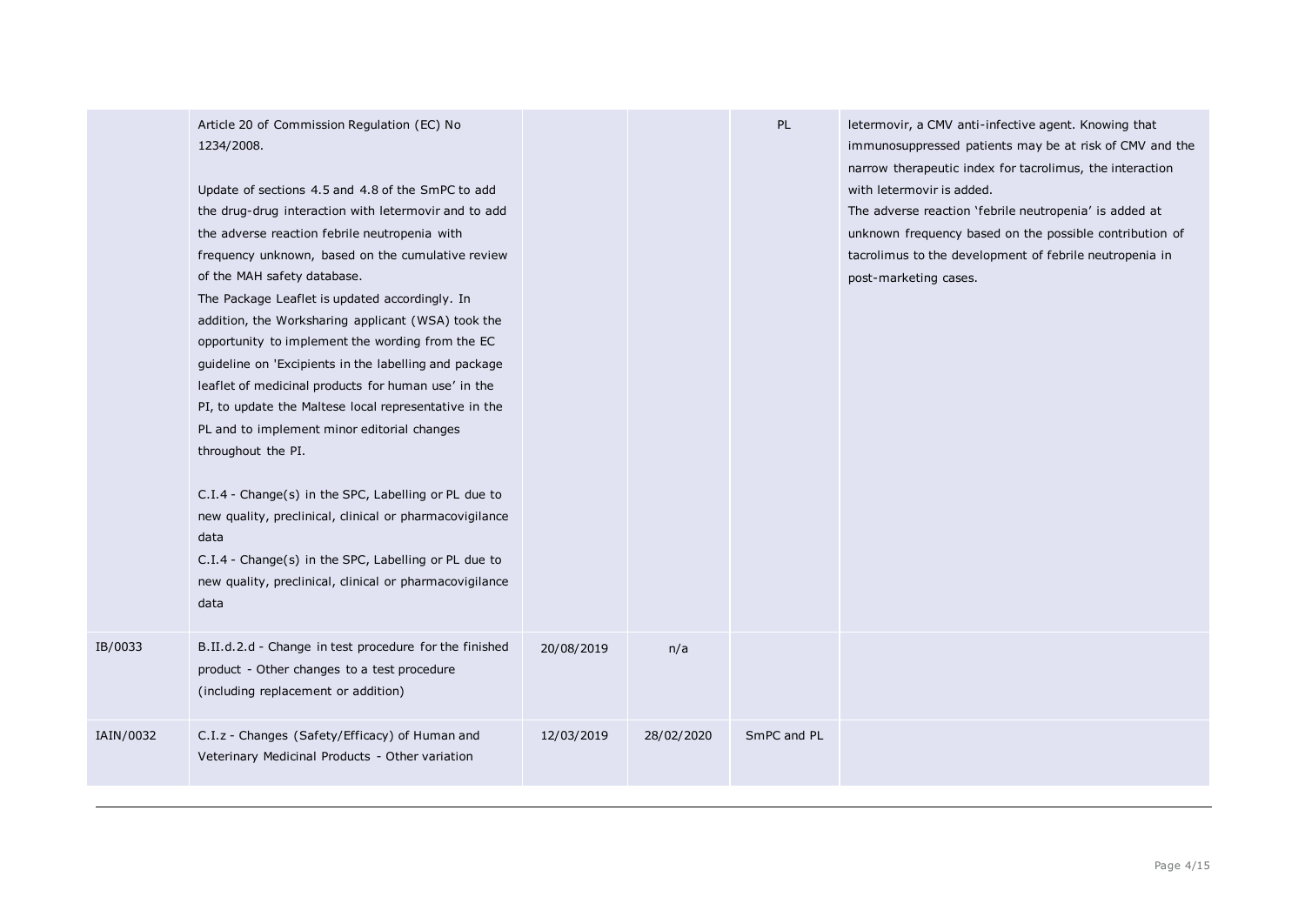| PSUSA/2839/201803.                                                                                                                                                                                                                                                                                                                                                                                                                                                                                                                                                                                                                                                                                                                                                                                                                                                                                                                                                                                                                                                                                                                                                                      |  |
|-----------------------------------------------------------------------------------------------------------------------------------------------------------------------------------------------------------------------------------------------------------------------------------------------------------------------------------------------------------------------------------------------------------------------------------------------------------------------------------------------------------------------------------------------------------------------------------------------------------------------------------------------------------------------------------------------------------------------------------------------------------------------------------------------------------------------------------------------------------------------------------------------------------------------------------------------------------------------------------------------------------------------------------------------------------------------------------------------------------------------------------------------------------------------------------------|--|
| IB/0029<br>B.II.d.2.d - Change in test procedure for the finished<br>10/07/2018<br>n/a<br>product - Other changes to a test procedure<br>(including replacement or addition)                                                                                                                                                                                                                                                                                                                                                                                                                                                                                                                                                                                                                                                                                                                                                                                                                                                                                                                                                                                                            |  |
| IAIN/0028<br>B.II.d.1.h - Change in the specification parameters<br>04/06/2018<br>n/a<br>and/or limits of the finished product - Update of the<br>dossier to comply with the provisions of an updated<br>general monograph of the Ph. Eur. for the finished<br>product                                                                                                                                                                                                                                                                                                                                                                                                                                                                                                                                                                                                                                                                                                                                                                                                                                                                                                                  |  |
| WS/1295<br>17/05/2018<br>This was an application for a variation following a<br>14/02/2019<br>SmPC and PL<br>Pain in extremity has been described in a number of<br>worksharing procedure according to Article 20 of<br>published case reports as part of Calcineurin-Inhibitor<br>Commission Regulation (EC) No 1234/2008.<br>Induced Pain Syndrome (CIPS). This typically presents as a<br>bilateral and symmetrical, severe, ascending pain in the<br>Update of section 4.8 of the SmPC in order to add<br>lower extremities and may be associated with supra-<br>new information on pain in extremity reported as<br>therapeutic levels of tacrolimus. The syndrome may<br>respond to tacrolimus dose reduction. In some cases, it<br>part of calcineurin-inhibitor induced pain syndrome<br>(CIPS). In addition, the Worksharing applicant (WSA)<br>was necessary to switch to alternative immunosuppression.<br>took the opportunity to introduce minor updates<br>throughout the Product Information. The Package<br>Leaflet was updated accordingly.<br>C.I.4 - Change(s) in the SPC, Labelling or PL due to<br>new quality, preclinical, clinical or pharmacovigilance<br>data |  |
| IB/0027/G<br>This was an application for a group of variations.<br>11/05/2018<br>n/a                                                                                                                                                                                                                                                                                                                                                                                                                                                                                                                                                                                                                                                                                                                                                                                                                                                                                                                                                                                                                                                                                                    |  |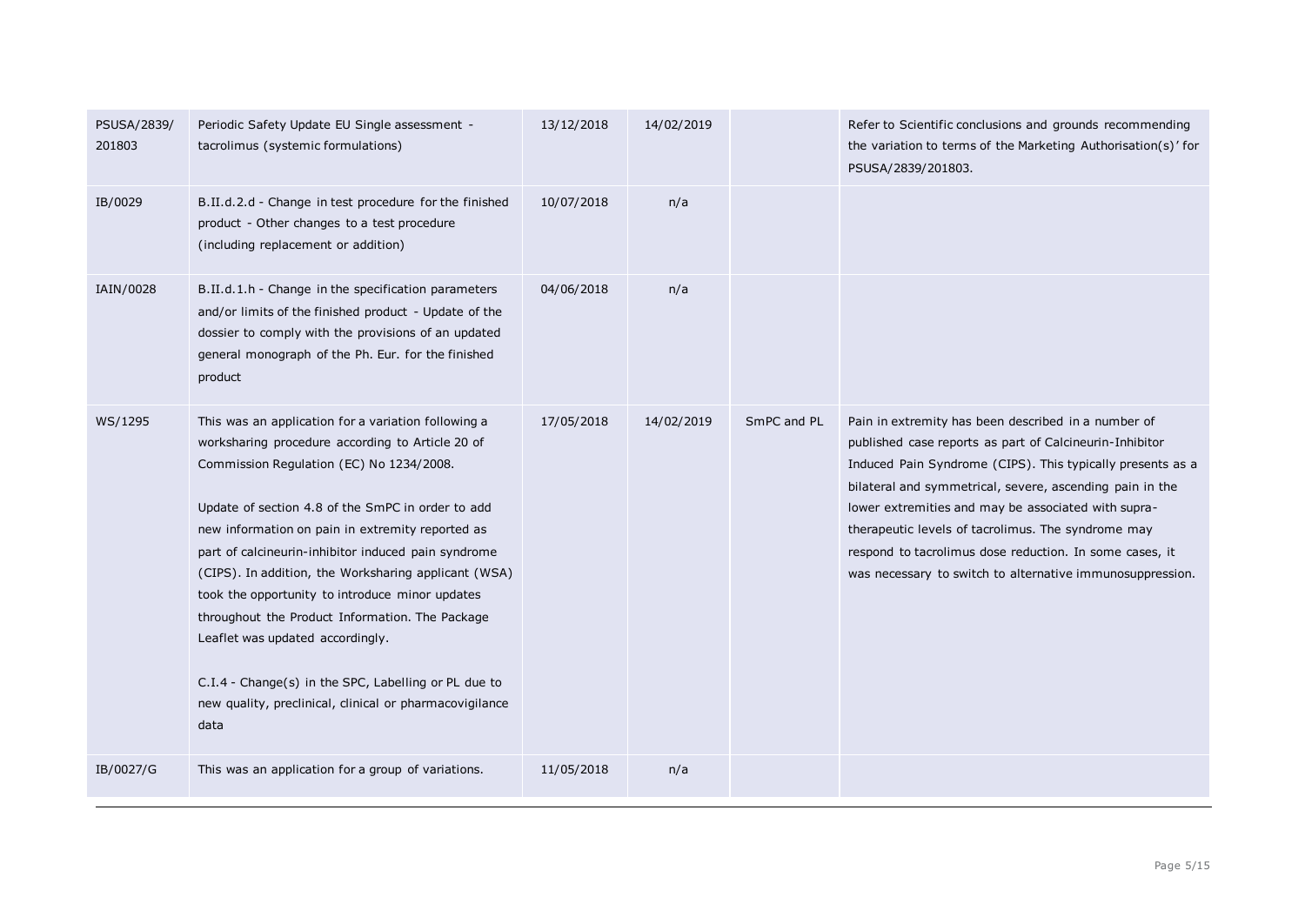|                       | B.I.a.2.z - Changes in the manufacturing process of<br>the AS - Other variation<br>B.I.c.2.c - Change in the specification parameters<br>and/or limits of the immediate packaging of the AS -<br>Deletion of a non-significant specification parameter<br>(e.g. deletion of an obsolete parameter)<br>B.III.2.a.1 - Change of specification(s) of a former<br>non EU Pharmacopoeial substance to fully comply<br>with the Ph. Eur. or with a national pharmacopoeia of<br>a Member State - AS<br>B.I.b.1.z - Change in the specification parameters<br>and/or limits of an AS, starting<br>material/intermediate/reagent - Other variation |            |            |                     |                                                                                                                                                                                                                                                                                                                                                                                                                                                                |
|-----------------------|--------------------------------------------------------------------------------------------------------------------------------------------------------------------------------------------------------------------------------------------------------------------------------------------------------------------------------------------------------------------------------------------------------------------------------------------------------------------------------------------------------------------------------------------------------------------------------------------------------------------------------------------|------------|------------|---------------------|----------------------------------------------------------------------------------------------------------------------------------------------------------------------------------------------------------------------------------------------------------------------------------------------------------------------------------------------------------------------------------------------------------------------------------------------------------------|
| N/0025                | Minor change in labelling or package leaflet not<br>connected with the SPC (Art. 61.3 Notification)                                                                                                                                                                                                                                                                                                                                                                                                                                                                                                                                        | 10/10/2017 | 14/02/2019 | Labelling and<br>PL |                                                                                                                                                                                                                                                                                                                                                                                                                                                                |
| PSUSA/2839/<br>201503 | Periodic Safety Update EU Single assessment -<br>tacrolimus (systemic formulations)                                                                                                                                                                                                                                                                                                                                                                                                                                                                                                                                                        | 03/12/2015 | n/a        |                     | PRAC Recommendation - maintenance                                                                                                                                                                                                                                                                                                                                                                                                                              |
| WS/0721               | This was an application for a variation following a<br>worksharing procedure according to Article 20 of<br>Commission Regulation (EC) No 1234/2008.<br>Update section 4.4 of the SPC with a more general<br>description of pharmacokinetic interactions with<br>herbal medicines and their potential clinical<br>consequences and section 4.5 to add the specific<br>interaction with Schisandra sphenanthera.<br>Additionally, the applicant has taken the opportunity<br>to update the MedDRA preferred terms in section 4.8                                                                                                             | 25/06/2015 | 21/06/2016 | SmPC and PL         | The SmPCs for Advagraf, Modigraf and Prograf have been<br>updated with a more general description of<br>pharmacokinetic interactions with herbal medicines and<br>their potential clinical consequences and in particular to add<br>the specific interaction with Schisandra sphenanthera as<br>consequence of an identified signal. The list of ADRs have<br>been updated taking in consideration the MedDRA preferred<br>terms based on MedDRA version 16.0. |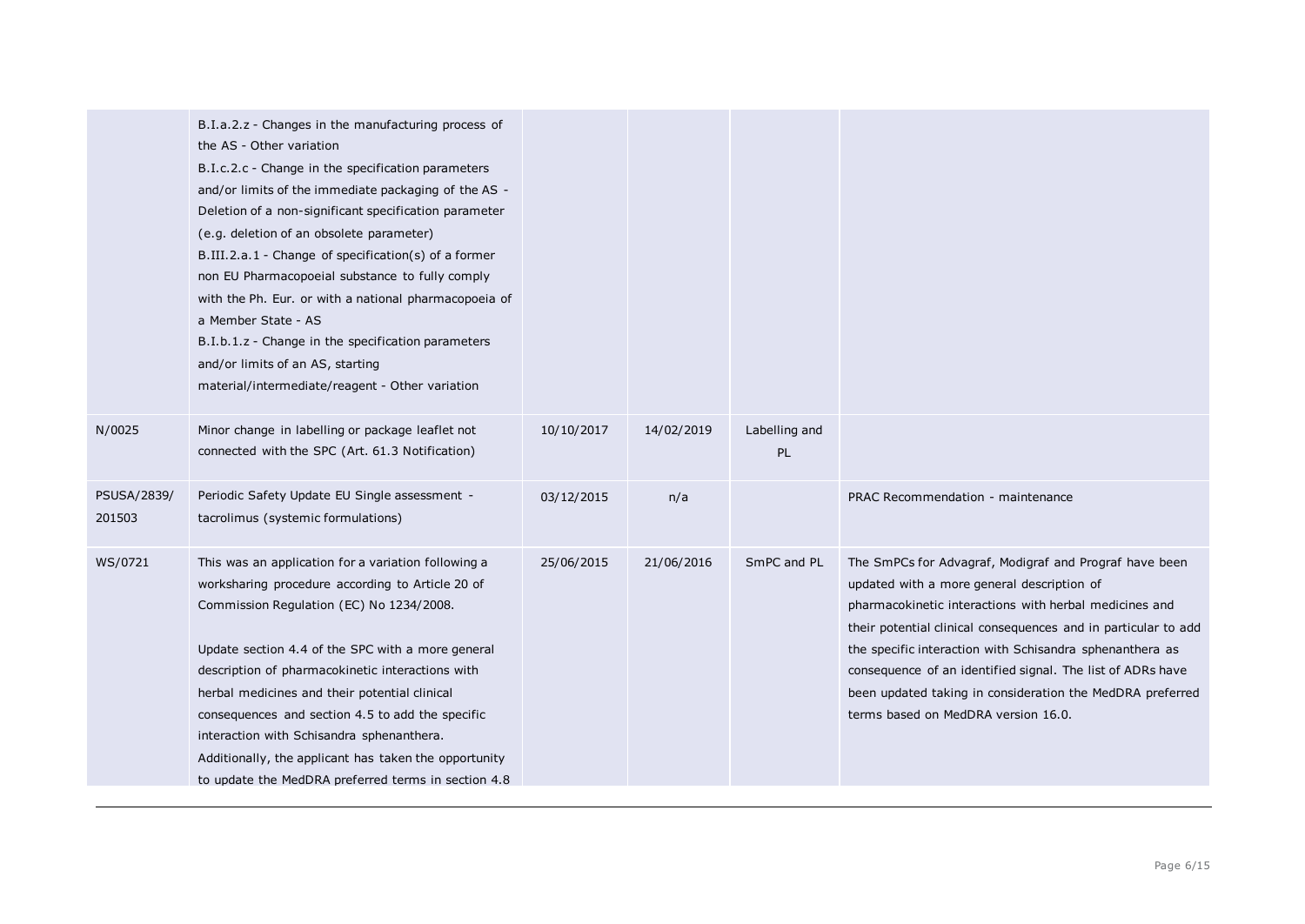|           | from MedDRA version 7.1 to MedDRA version 16.0.<br>The Package Leaflet is updated accordingly.<br>C.I.4 - Change(s) in the SPC, Labelling or PL due to<br>new quality, preclinical, clinical or pharmacovigilance<br>data                                                                                                                                                                                                                                                                                                       |            |            |             |                                                                                                                                                                                                                                                                                                                                                                                                                                                                                                                                                                                                                                                               |
|-----------|---------------------------------------------------------------------------------------------------------------------------------------------------------------------------------------------------------------------------------------------------------------------------------------------------------------------------------------------------------------------------------------------------------------------------------------------------------------------------------------------------------------------------------|------------|------------|-------------|---------------------------------------------------------------------------------------------------------------------------------------------------------------------------------------------------------------------------------------------------------------------------------------------------------------------------------------------------------------------------------------------------------------------------------------------------------------------------------------------------------------------------------------------------------------------------------------------------------------------------------------------------------------|
| IB/0022/G | This was an application for a group of variations.<br>A.4 - Administrative change - Change in the name<br>and/or address of a manufacturer or an ASMF holder<br>or supplier of the AS, starting material, reagent or<br>intermediate used in the manufacture of the AS or<br>manufacturer of a novel excipient<br>A.7 - Administrative change - Deletion of<br>manufacturing sites<br>B.I.b.1.z - Change in the specification parameters<br>and/or limits of an AS, starting<br>material/intermediate/reagent - Other variation | 07/01/2015 | n/a        |             |                                                                                                                                                                                                                                                                                                                                                                                                                                                                                                                                                                                                                                                               |
| R/0019    | Renewal of the marketing authorisation.                                                                                                                                                                                                                                                                                                                                                                                                                                                                                         | 18/12/2013 | 17/02/2014 | SmPC and PL | Based on the CHMP review of the available information and<br>on the basis of a re-evaluation of the benefit risk balance,<br>the CHMP is of the opinion that the quality, safety and<br>efficacy of Modigraf continues to be adequately and<br>sufficiently demonstrated and therefore considered that the<br>benefit risk profile of Modigraf continues to be favourable in<br>the prophylaxis of transplant rejection in adult and<br>paediatric, kidney, liver or heart allograft recipients and in<br>the treatment of allograft rejection resistant to treatment<br>with other immunosuppressive medicinal products in adult<br>and paediatric patients. |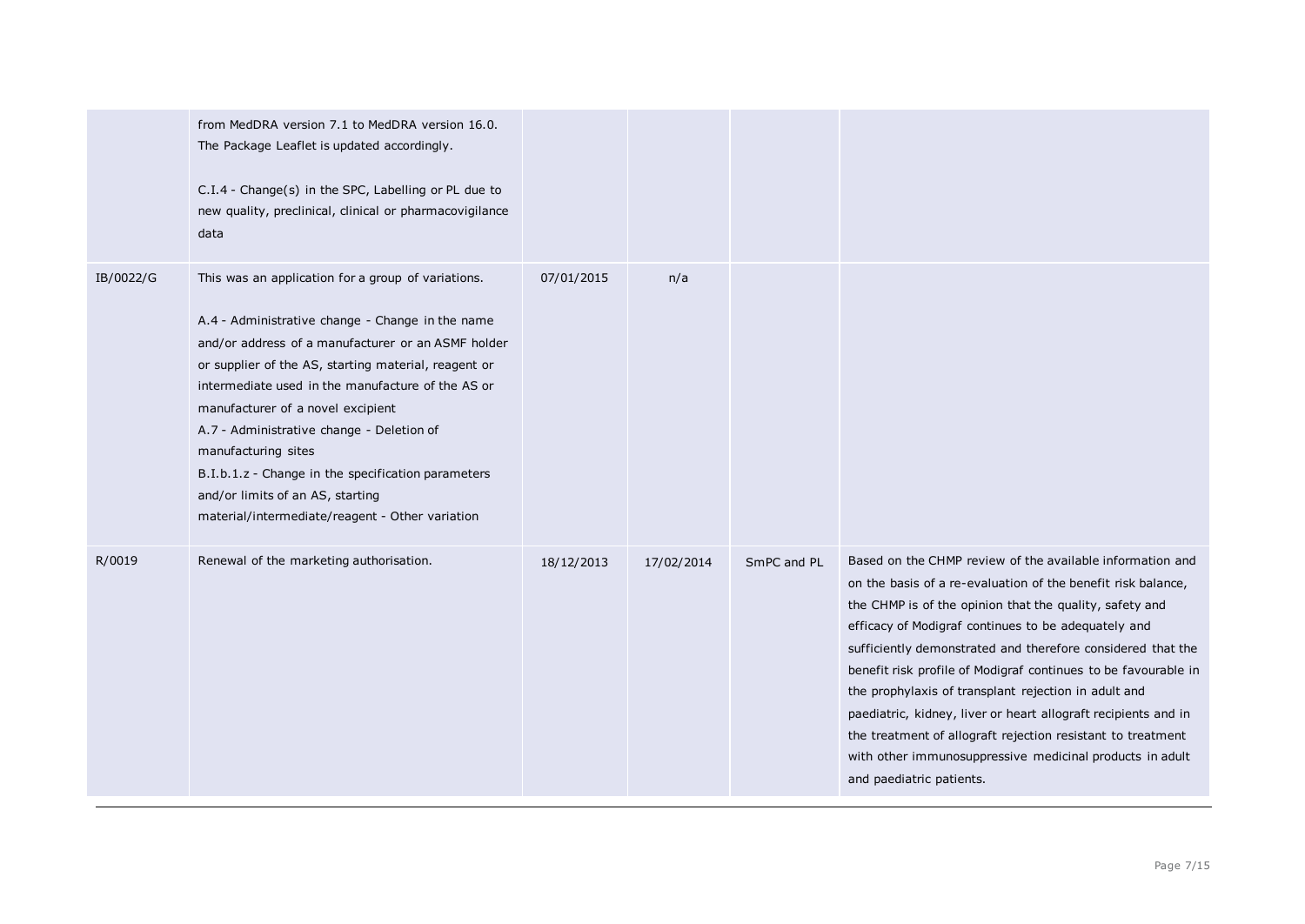| IA/0021/G | This was an application for a group of variations.<br>B.II.b.3.a - Change in the manufacturing process of<br>the finished or intermediate product - Minor change<br>in the manufacturing process<br>B.II.b.4.a - Change in the batch size (including batch<br>size ranges) of the finished product - Up to 10-fold<br>compared to the originally approved batch size                                                                                                                                                                                                                                                                                                                                                                                                                                                                                                                                                                                                                                                                                                           | 31/10/2013 | n/a        |                          |                                                                                                                                                                                                                                                                                                                                                                                                                                                                                                                                                                                                                                                                                                                                                                                                                                                                                                                                                                                                                                                                                                |
|-----------|--------------------------------------------------------------------------------------------------------------------------------------------------------------------------------------------------------------------------------------------------------------------------------------------------------------------------------------------------------------------------------------------------------------------------------------------------------------------------------------------------------------------------------------------------------------------------------------------------------------------------------------------------------------------------------------------------------------------------------------------------------------------------------------------------------------------------------------------------------------------------------------------------------------------------------------------------------------------------------------------------------------------------------------------------------------------------------|------------|------------|--------------------------|------------------------------------------------------------------------------------------------------------------------------------------------------------------------------------------------------------------------------------------------------------------------------------------------------------------------------------------------------------------------------------------------------------------------------------------------------------------------------------------------------------------------------------------------------------------------------------------------------------------------------------------------------------------------------------------------------------------------------------------------------------------------------------------------------------------------------------------------------------------------------------------------------------------------------------------------------------------------------------------------------------------------------------------------------------------------------------------------|
| WS/0382/G | This was an application for a group of variations<br>following a worksharing procedure according to<br>Article 20 of Commission Regulation (EC) No<br>1234/2008.<br>Update of section 4.4 of the SmPC for both Advagraf<br>and Modigraf, to introduce special warnings and<br>precautions for use regarding gastrointestinal (GI)<br>perforation, QT prolongation and torsade de pointes<br>(TdP). As consequence of the addition of QT<br>prolongation/TdP in section 4.4 an update for<br>recommendation to monitor QT prolongation with<br>ECG is introduced in section 4.5 of the SmPC. The<br>Package Leaflet is adequately amended in the<br>corresponding sections. The MAH takes the occasion<br>to do some minor editorial corrections in the SmPC<br>and to update the list of local representatives for<br>Advagraf (Latvia, Estonia, Lithuania, Italy, Romania,<br>Slovenia, Sweden and introduction of Croatia) and<br>for Modigraf (Lithuania, Latvia, Estonia, Cyprus and<br>introduction of Croatia).<br>Furthermore, the PI is being brought in line with the | 24/10/2013 | 17/02/2014 | SmPC, Annex<br>II and PL | Analysis of the MAH's global safety database indicates<br>cases of GI perforation which have been described in<br>patients using tacrolimus. Most of the cases have been<br>described having confounding factors indicating that the<br>contribution of tacrolimus, even though not to be excluded,<br>is not completely clear. As a conservative approach the<br>Product Information document has been updated to include<br>warnings about this possible event.<br>Analysis of the MAH's Safety Database, literature and<br>external database (FDA and WHO) retrieved cases of QT<br>prolongation and Torsade de Pointes in patients using<br>tacrolimus. Even though only suspected correlation of these<br>events has been possible in connection with tacrolimus,<br>patients using the drug are usually under concomitant<br>treatments or at risk of conditions triggering the QT<br>prolongation and the possible torsade de pointes. Therefore<br>the warning about these possible events in patients using<br>Tacrolimus has been further implemented in the Product<br>Information. |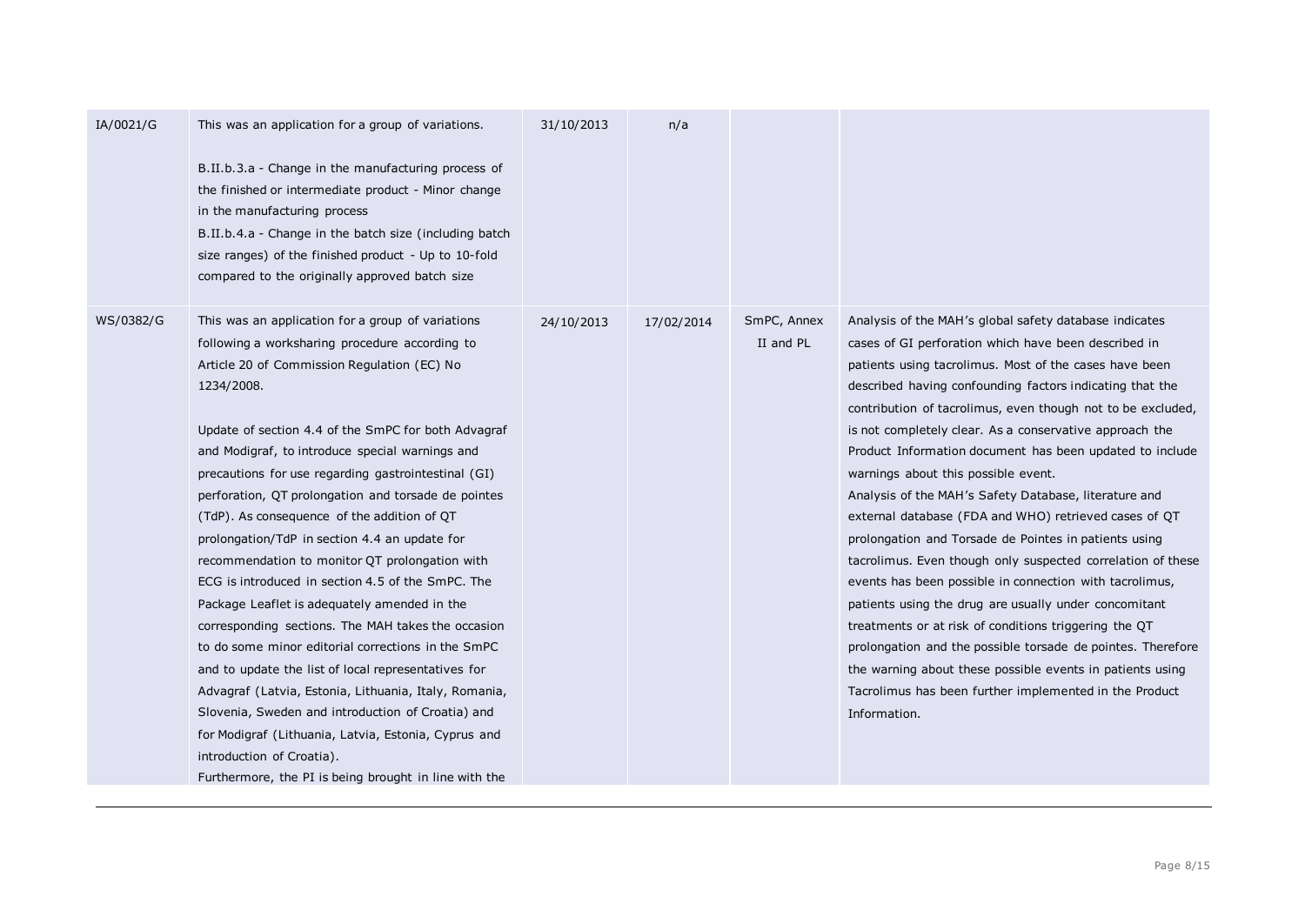|             | latest QRD template Versions 8.3 and 9<br>C.I.4 - Variations related to significant modifications<br>of the SPC due in particular to new quality, pre-<br>clinical, clinical or pharmacovigilance data<br>C.I.4 - Variations related to significant modifications<br>of the SPC due in particular to new quality, pre-<br>clinical, clinical or pharmacovigilance data                                                                                                                                                                  |            |            |             |                                                                                                              |
|-------------|-----------------------------------------------------------------------------------------------------------------------------------------------------------------------------------------------------------------------------------------------------------------------------------------------------------------------------------------------------------------------------------------------------------------------------------------------------------------------------------------------------------------------------------------|------------|------------|-------------|--------------------------------------------------------------------------------------------------------------|
| IAIN/0020   | C.I.z - Changes (Safety/Efficacy) of Human and<br>Veterinary Medicinal Products - Other variation                                                                                                                                                                                                                                                                                                                                                                                                                                       | 01/08/2013 | n/a        |             |                                                                                                              |
| IAIN/0018/G | This was an application for a group of variations.<br>C.I.9.b - Changes to an existing pharmacovigilance<br>system as described in the DDPS - Change in the<br>contact details of the QPPV<br>C.I.9.c - Changes to an existing pharmacovigilance<br>system as described in the DDPS - Change of the<br>back-up procedure of the QPPV<br>C.I.9.h - Changes to an existing pharmacovigilance<br>system as described in the DDPS - Other change(s)<br>to the DDPS that does not impact on the operation of<br>the pharmacovigilance system | 07/05/2013 | n/a        |             |                                                                                                              |
| IAIN/0016   | C.I.9.c - Changes to an existing pharmacovigilance<br>system as described in the DDPS - Change of the<br>back-up procedure of the QPPV                                                                                                                                                                                                                                                                                                                                                                                                  | 08/03/2013 | n/a        |             |                                                                                                              |
| WS/0305     | This was an application for a variation following a<br>worksharing procedure according to Article 20 of                                                                                                                                                                                                                                                                                                                                                                                                                                 | 17/01/2013 | 18/02/2013 | SmPC and PL | A cumulative search of the literature and of the company<br>global safety data for tacrolimus has shown that |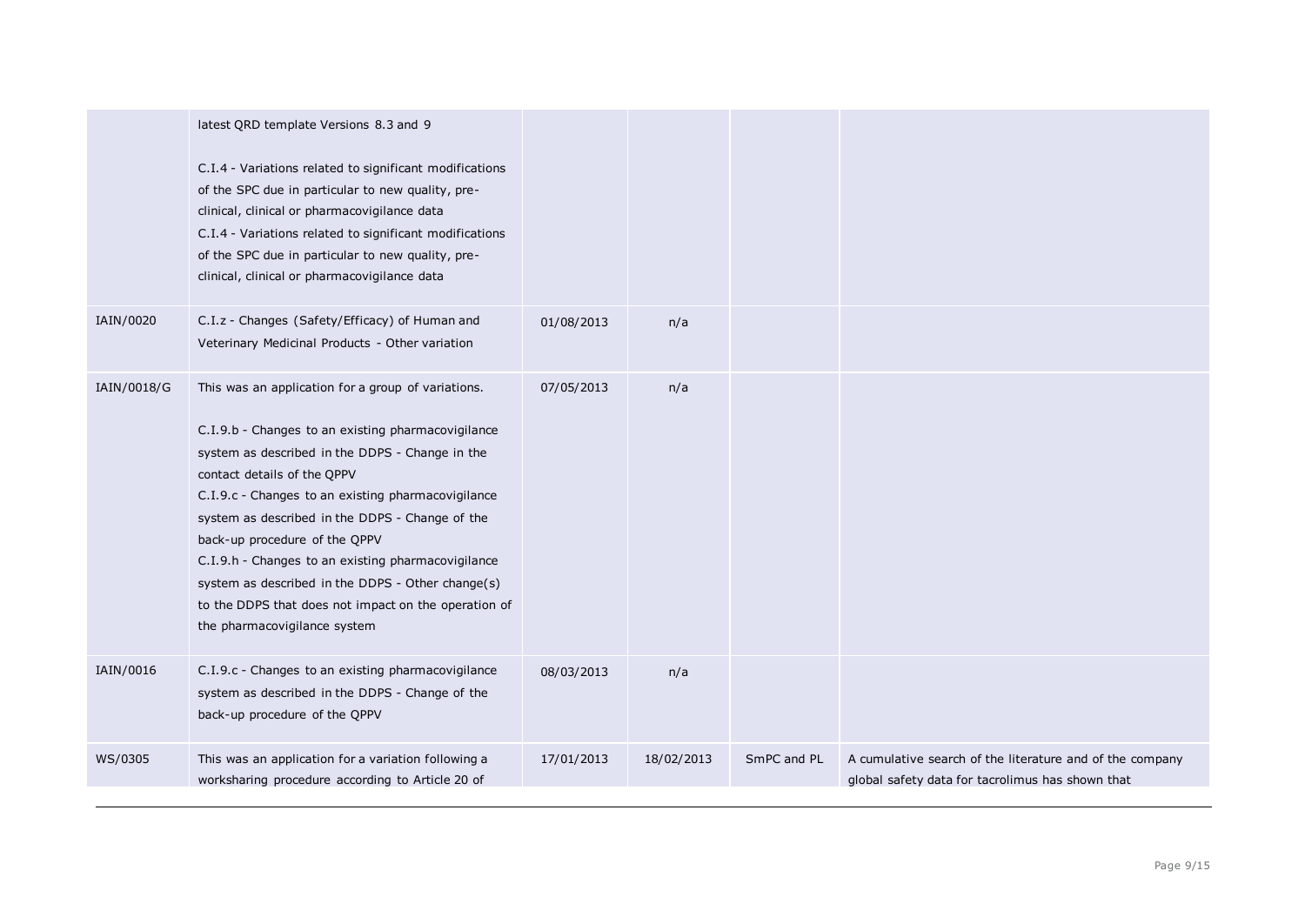|             | Commission Regulation (EC) No 1234/2008.<br>Update of SmPC sections 4.4., 4.5 and PL section 2<br>regarding interactions with protease inhibitors and<br>amiodarone. The MAH also took the opportunity to<br>perform minor editorial corrections in the SmPC and<br>amend the list of local representatives in the PL.<br>C.I.4 - Variations related to significant modifications<br>of the SPC due in particular to new quality, pre-<br>clinical, clinical or pharmacovigilance data |            |            |                              | concomitant use of tacrolimus with protein inhibitors or<br>amiodarone results in an increase of its levels. The<br>mechanism related to this interaction is mainly reported to<br>be due to an inhibition of CYP3A4 enzyme which is involved<br>in the metabolism of tacrolimus and is inhibited by either<br>the protease inhibitors or amiodarone. Therefore, the<br>current warning related to the use of tacrolimus together<br>with drugs capable of reducing CYP3A4 activity is amended.<br>These drugs include in particular protease inhibitors for HIV<br>and HCV and amiodarone. |
|-------------|----------------------------------------------------------------------------------------------------------------------------------------------------------------------------------------------------------------------------------------------------------------------------------------------------------------------------------------------------------------------------------------------------------------------------------------------------------------------------------------|------------|------------|------------------------------|---------------------------------------------------------------------------------------------------------------------------------------------------------------------------------------------------------------------------------------------------------------------------------------------------------------------------------------------------------------------------------------------------------------------------------------------------------------------------------------------------------------------------------------------------------------------------------------------|
| IAIN/0015/G | This was an application for a group of variations.<br>C.I.9.b - Changes to an existing pharmacovigilance<br>system as described in the DDPS - Change in the<br>contact details of the OPPV<br>C.I.9.h - Changes to an existing pharmacovigilance<br>system as described in the DDPS - Other change(s)<br>to the DDPS that does not impact on the operation of<br>the pharmacovigilance system                                                                                          | 08/02/2013 | n/a        |                              |                                                                                                                                                                                                                                                                                                                                                                                                                                                                                                                                                                                             |
| IAIN/0014   | A.1 - Administrative change - Change in the name<br>and/or address of the MAH                                                                                                                                                                                                                                                                                                                                                                                                          | 11/01/2013 | 18/02/2013 | SmPC,<br>Labelling and<br>PL |                                                                                                                                                                                                                                                                                                                                                                                                                                                                                                                                                                                             |
| IG/0223/G   | This was an application for a group of variations.<br>B.I.a.1.a - Change in the manufacturer of AS or of a<br>starting material/reagent/intermediate for AS - The<br>proposed manufacturer is part of the same<br>pharmaceutical group as the currently approved                                                                                                                                                                                                                       | 31/10/2012 | n/a        |                              |                                                                                                                                                                                                                                                                                                                                                                                                                                                                                                                                                                                             |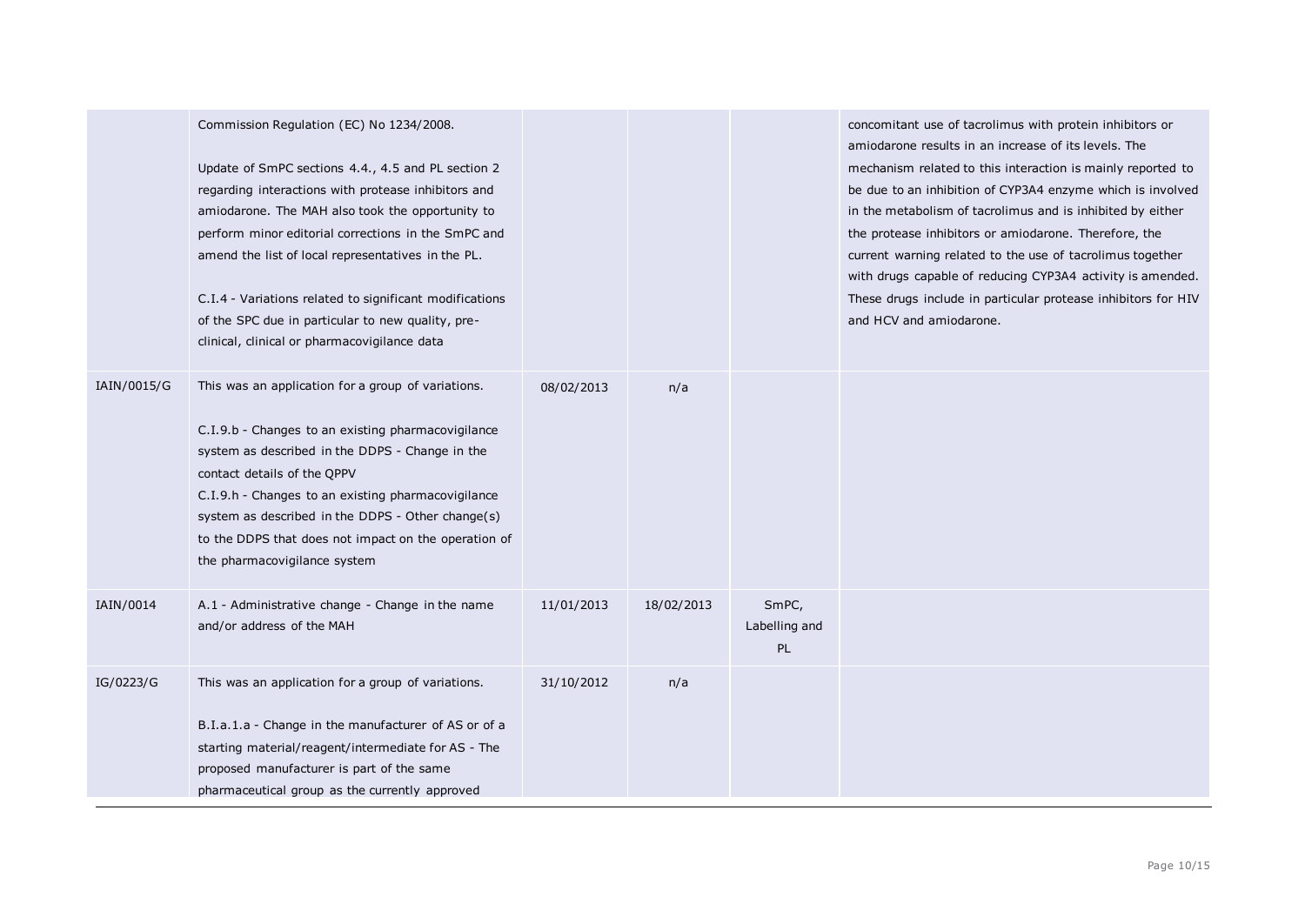|           | manufacturer<br>B.I.a.1.a - Change in the manufacturer of AS or of a<br>starting material/reagent/intermediate for AS - The<br>proposed manufacturer is part of the same<br>pharmaceutical group as the currently approved<br>manufacturer<br>B.I.a.1.a - Change in the manufacturer of AS or of a<br>starting material/reagent/intermediate for AS - The<br>proposed manufacturer is part of the same<br>pharmaceutical group as the currently approved<br>manufacturer                                                                                                                                                                           |            |            |                                        |                                                                                                                                                                                                                                                                                                                                                                                                                                                                                                                                                                                                                                                                                                                                                                           |
|-----------|----------------------------------------------------------------------------------------------------------------------------------------------------------------------------------------------------------------------------------------------------------------------------------------------------------------------------------------------------------------------------------------------------------------------------------------------------------------------------------------------------------------------------------------------------------------------------------------------------------------------------------------------------|------------|------------|----------------------------------------|---------------------------------------------------------------------------------------------------------------------------------------------------------------------------------------------------------------------------------------------------------------------------------------------------------------------------------------------------------------------------------------------------------------------------------------------------------------------------------------------------------------------------------------------------------------------------------------------------------------------------------------------------------------------------------------------------------------------------------------------------------------------------|
| IA/0013   | C.I.9.i - Changes to an existing pharmacovigilance<br>system as described in the DDPS - Change(s) to a<br>DDPS following the assessment of the same DDPS in<br>relation to another medicinal product of the same<br><b>MAH</b>                                                                                                                                                                                                                                                                                                                                                                                                                     | 15/10/2012 | n/a        |                                        |                                                                                                                                                                                                                                                                                                                                                                                                                                                                                                                                                                                                                                                                                                                                                                           |
| II/0010/G | This was an application for a group of variations.<br>Update of section 4.6 of the SmPC in order<br>$\bullet$<br>to update the safety information regarding the<br>occurrence of cases of spontaneous abortion.<br>Update of section 4.8 of the SmPC in order<br>to update the safety information with agranulocytosis<br>and haemolytic anaemia as new adverse reactions.<br>The Package Leaflet is updated accordingly.<br>In addition, the PI is being brought in line with the<br>latest QRD template version and minor redactional<br>changes have been implemented. Furthermore, the<br>MAH took the opportunity to update the list of local | 19/07/2012 | 30/08/2012 | SmPC, Annex<br>II, Labelling<br>and PL | Based on a cumulative overview of pregnancy-related<br>events, information on reported cases of spontaneous<br>abortions was included in section 4.6 of the SmPC, in order<br>to appropriately reflect the post-marketing experience with<br>systemic tacrolimus in exposed pregnancies. Pregnancy-<br>related cases remain under close monitoring and will be<br>reported and discussed in the PSURs.<br>Review of the available data in the safety database of the<br>MAH concluded that cases of agranulocytosis and<br>haemolytic anaemia have been reported in association with<br>use of tacrolimus. Regarding agranulocytosis, 36 cases<br>were identified as of October 2010, of which four and 17<br>were classified as 'Index' and 'Informative', respectively. |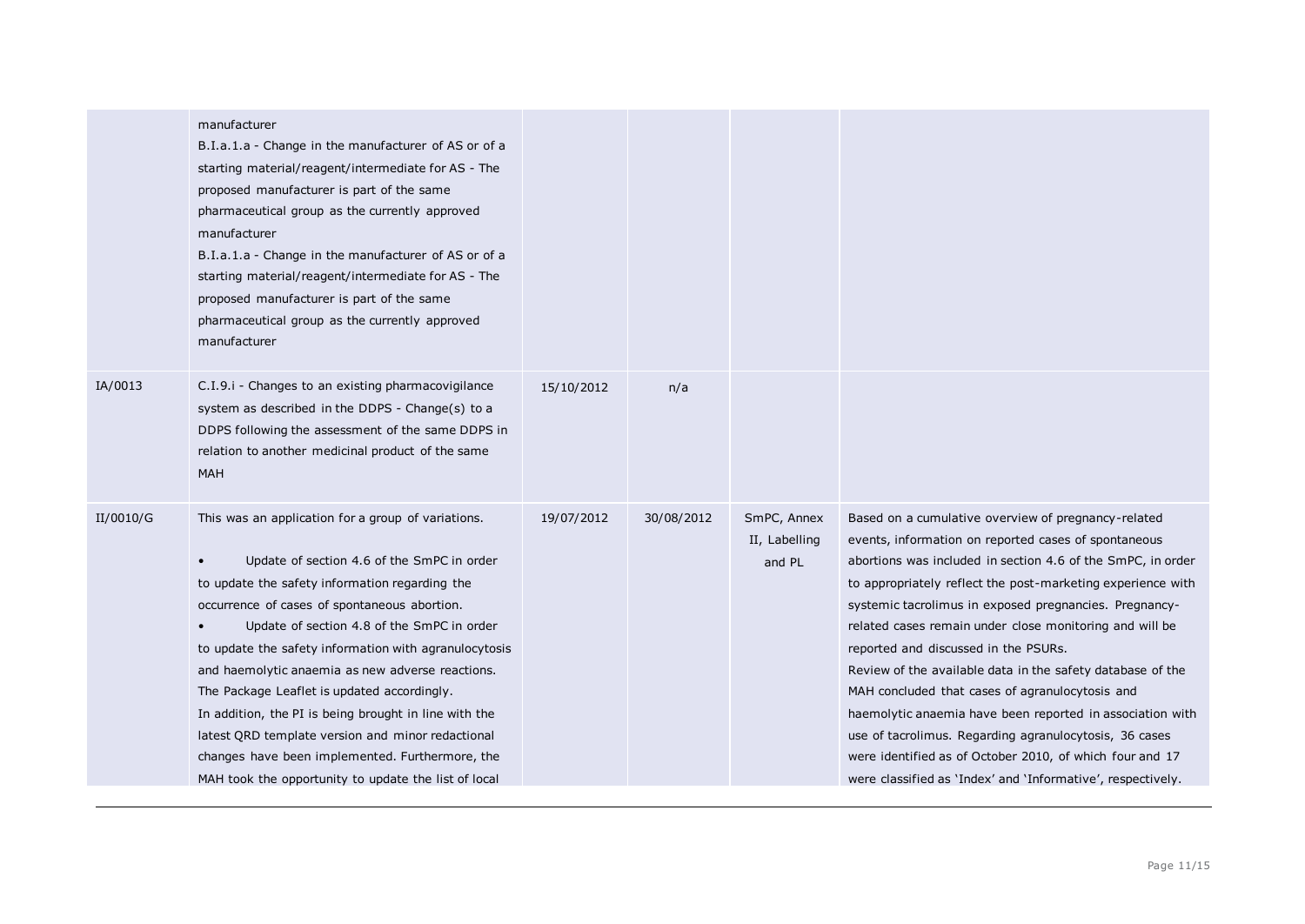|             | representatives in the Package Leaflet.<br>The requested group of variations proposed<br>amendments to the Update of Summary of Product<br>Characteristics, Annex II, Labelling and Package<br>Leaflet.<br>C.I.4 - Variations related to significant modifications<br>of the SPC due in particular to new quality, pre-<br>clinical, clinical or pharmacovigilance data<br>C.I.4 - Variations related to significant modifications<br>of the SPC due in particular to new quality, pre-<br>clinical, clinical or pharmacovigilance data                                                                                                                                                                                                                                          |            |     | The reported index and informative cases suggest a<br>causative relationship between administration of systemic<br>tacrolimus and agranulocytosis. Regarding haemolytic<br>anaemia, 67 cases were identified as of October 2010, of<br>which one and 21 cases were classified as 'Index' and<br>'Informative', respectively. Based on these cases a possible<br>causative relationship between administration of systemic<br>tacrolimus and haemolytic anaemia is suggested. The two<br>identified adverse reactions were included in the SmPC and<br>the PIL and the benefit-risk balance of the product remains<br>positive. |
|-------------|----------------------------------------------------------------------------------------------------------------------------------------------------------------------------------------------------------------------------------------------------------------------------------------------------------------------------------------------------------------------------------------------------------------------------------------------------------------------------------------------------------------------------------------------------------------------------------------------------------------------------------------------------------------------------------------------------------------------------------------------------------------------------------|------------|-----|--------------------------------------------------------------------------------------------------------------------------------------------------------------------------------------------------------------------------------------------------------------------------------------------------------------------------------------------------------------------------------------------------------------------------------------------------------------------------------------------------------------------------------------------------------------------------------------------------------------------------------|
| IAIN/0009/G | This was an application for a group of variations.<br>C.I.9.a - Changes to an existing pharmacovigilance<br>system as described in the DDPS - Change in the<br>QPPV<br>C.I.9.d - Changes to an existing pharmacovigilance<br>system as described in the DDPS - Change in the<br>safety database<br>C.I.9.e - Changes to an existing pharmacovigilance<br>system as described in the DDPS - Changes in the<br>major contractual arrangements with other persons<br>or organisations involved in the fulfilment of<br>pharmacovigilance obligations and described in the<br>DD.<br>C.I.9.h - Changes to an existing pharmacovigilance<br>system as described in the DDPS - Other change(s)<br>to the DDPS that does not impact on the operation of<br>the pharmacovigilance system | 30/01/2012 | n/a |                                                                                                                                                                                                                                                                                                                                                                                                                                                                                                                                                                                                                                |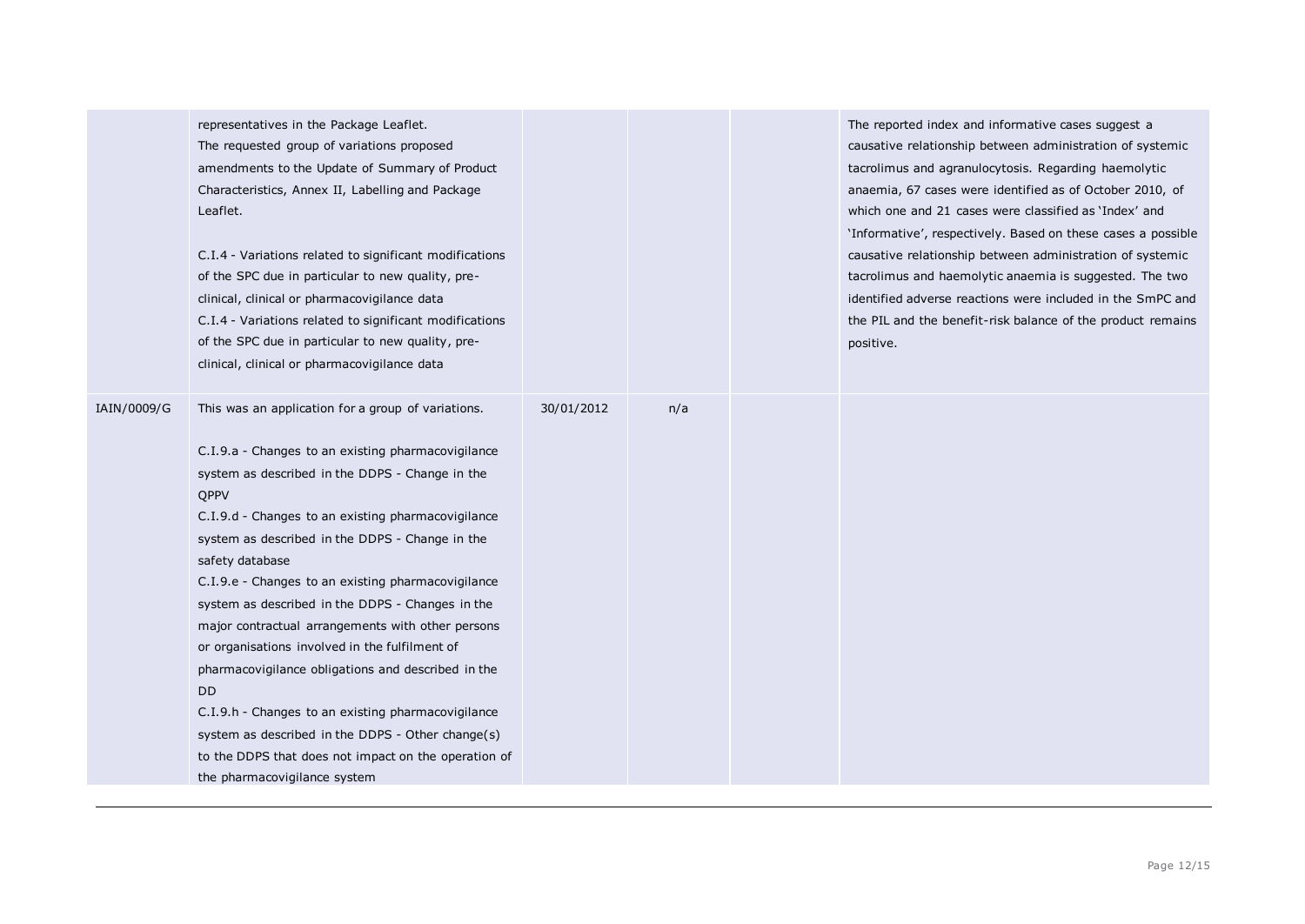| IA/0008/G | This was an application for a group of variations.<br>B.III.1.b.3 - Submission of a new or updated Ph. Eur.<br>TSE Certificate of suitability - Updated certificate<br>from an already approved manufacturer<br>B.III.2.b - Change to comply with Ph. Eur. or with a<br>national pharmacopoeia of a Member State - Change<br>to comply with an update of the relevant monograph<br>of the Ph. Eur. or national pharmacopoeia of a<br>Member State                                                                                                                                                                                                                                                                                                                                | 13/01/2012 | n/a        |             |                                                                                                                                                                                                                                                                                                                                                                                                                                                                                                                                                                                                                                                                                                                                                                             |
|-----------|----------------------------------------------------------------------------------------------------------------------------------------------------------------------------------------------------------------------------------------------------------------------------------------------------------------------------------------------------------------------------------------------------------------------------------------------------------------------------------------------------------------------------------------------------------------------------------------------------------------------------------------------------------------------------------------------------------------------------------------------------------------------------------|------------|------------|-------------|-----------------------------------------------------------------------------------------------------------------------------------------------------------------------------------------------------------------------------------------------------------------------------------------------------------------------------------------------------------------------------------------------------------------------------------------------------------------------------------------------------------------------------------------------------------------------------------------------------------------------------------------------------------------------------------------------------------------------------------------------------------------------------|
| WS/0131   | This was an application for a variation following a<br>worksharing procedure according to Article 20 of<br>Commission Regulation (EC) No 1234/2008.<br>Update of section 4.4 and 4.8 of the SmPC regarding<br>Pure Red Cell Aplasia (PRCA). The PIL is updated<br>accordingly. Furthermore, the MAH took the<br>opportunity to update the list of local representatives<br>in section 6 of the PIL.<br>This application was submitted for a group of<br>variations consisting of a Type II variation following a<br>worksharing procedure according to Article 20 of<br>Commission Regulation (EC) No 1234/2008.<br>C.I.4 - Variations related to significant modifications<br>of the SPC due in particular to new quality, pre-<br>clinical, clinical or pharmacovigilance data | 21/07/2011 | 24/08/2011 | SmPC and PL | The MAH provided the Signal Evaluation Report for Pure<br>Red Cell Aplasia for Prograf (systemic tacrolimus). While<br>the number of cases are limited, and many of the 27<br>reported "informative cases" of PRCA are confounded by<br>factors such as co-administration of other medication,<br>evidence of parvovirus B19 infection or the presence or<br>history of thymoma/myasthenia gravis, the available data<br>strongly suggests a causative association between<br>exposure to tacrolimus and the development of PRCA.<br>Therefore, a warning statement has been included in the<br>SmPC of all three systemic tacrolimus products (Advagraf,<br>Modigraf, Prograf) and the PRCA has been added as an<br>adverse reaction in the section "Undesirable effects". |
| IA/0006/G | This was an application for a group of variations.                                                                                                                                                                                                                                                                                                                                                                                                                                                                                                                                                                                                                                                                                                                               | 24/08/2011 | n/a        |             |                                                                                                                                                                                                                                                                                                                                                                                                                                                                                                                                                                                                                                                                                                                                                                             |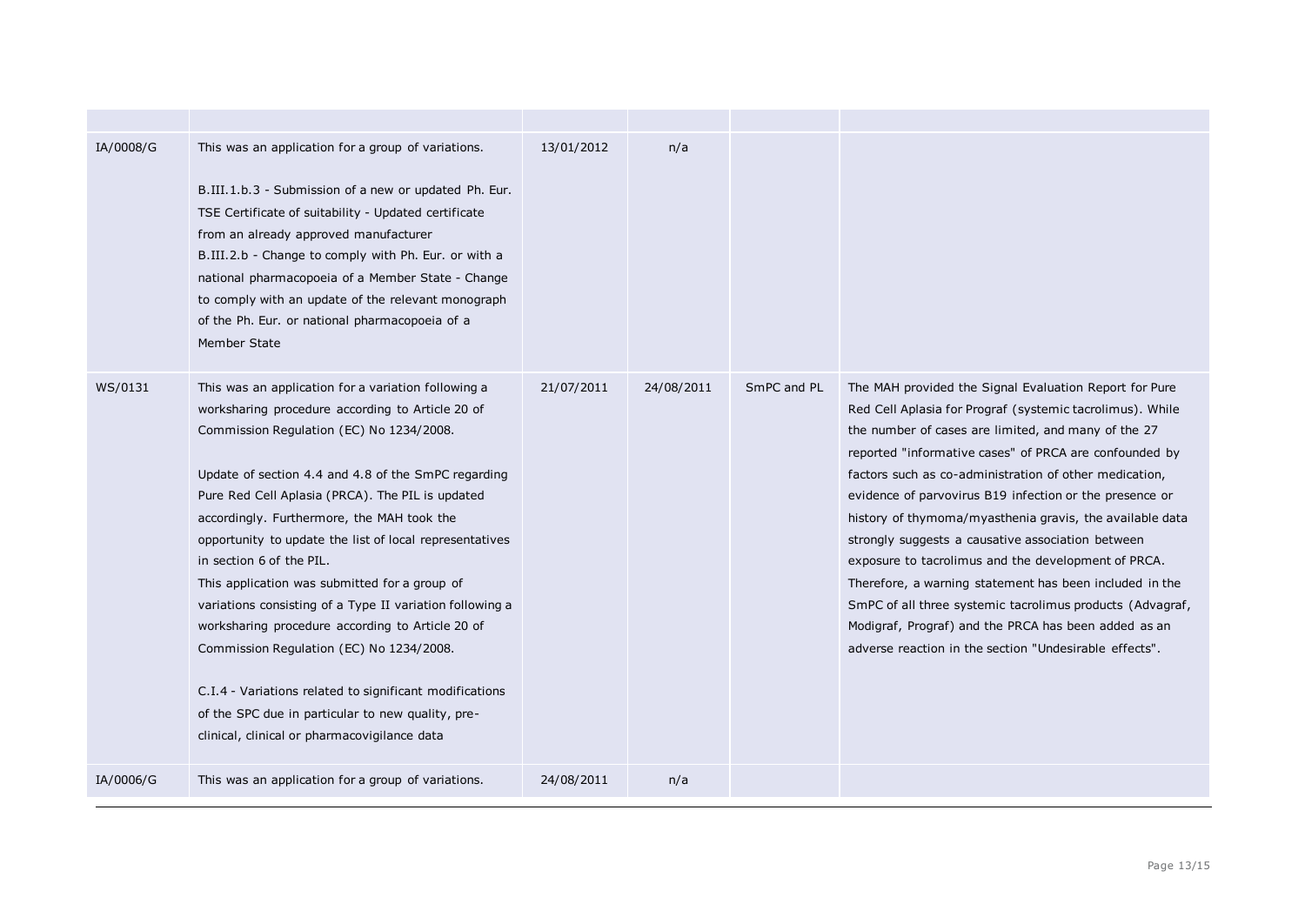|           | A.4 - Administrative change - Change in the name<br>and/or address of a manufacturer or supplier of the<br>AS, starting material, reagent or intermediate used<br>in the manufacture of the AS<br>A.5.b - Administrative change - Change in the name<br>and/or address of a manufacturer of the finished<br>product, including quality control sites (excluding<br>manufacturer for batch release)                                                                                                                                                                                                                                                       |            |     |          |  |
|-----------|----------------------------------------------------------------------------------------------------------------------------------------------------------------------------------------------------------------------------------------------------------------------------------------------------------------------------------------------------------------------------------------------------------------------------------------------------------------------------------------------------------------------------------------------------------------------------------------------------------------------------------------------------------|------------|-----|----------|--|
| IA/0005/G | This was an application for a group of variations.<br>C.I.9.a - Changes to an existing pharmacovigilance<br>system as described in the DDPS - Change in the<br>QPPV<br>C.I.9.b - Changes to an existing pharmacovigilance<br>system as described in the DDPS - Change in the<br>contact details of the QPPV<br>C.I.9.c - Changes to an existing pharmacovigilance<br>system as described in the DDPS - Change of the<br>back-up procedure of the QPPV<br>C.I.9.h - Changes to an existing pharmacovigilance<br>system as described in the DDPS - Other change(s)<br>to the DDPS that does not impact on the operation of<br>the pharmacovigilance system | 07/04/2011 | n/a | Annex II |  |
| IB/0004   | B.I.a.2.e - Changes in the manufacturing process of<br>the AS - Minor change to the restricted part of an<br><b>ASMF</b>                                                                                                                                                                                                                                                                                                                                                                                                                                                                                                                                 | 17/12/2010 | n/a |          |  |
| IA/0003/G | This was an application for a group of variations.                                                                                                                                                                                                                                                                                                                                                                                                                                                                                                                                                                                                       | 23/08/2010 | n/a | Annex II |  |